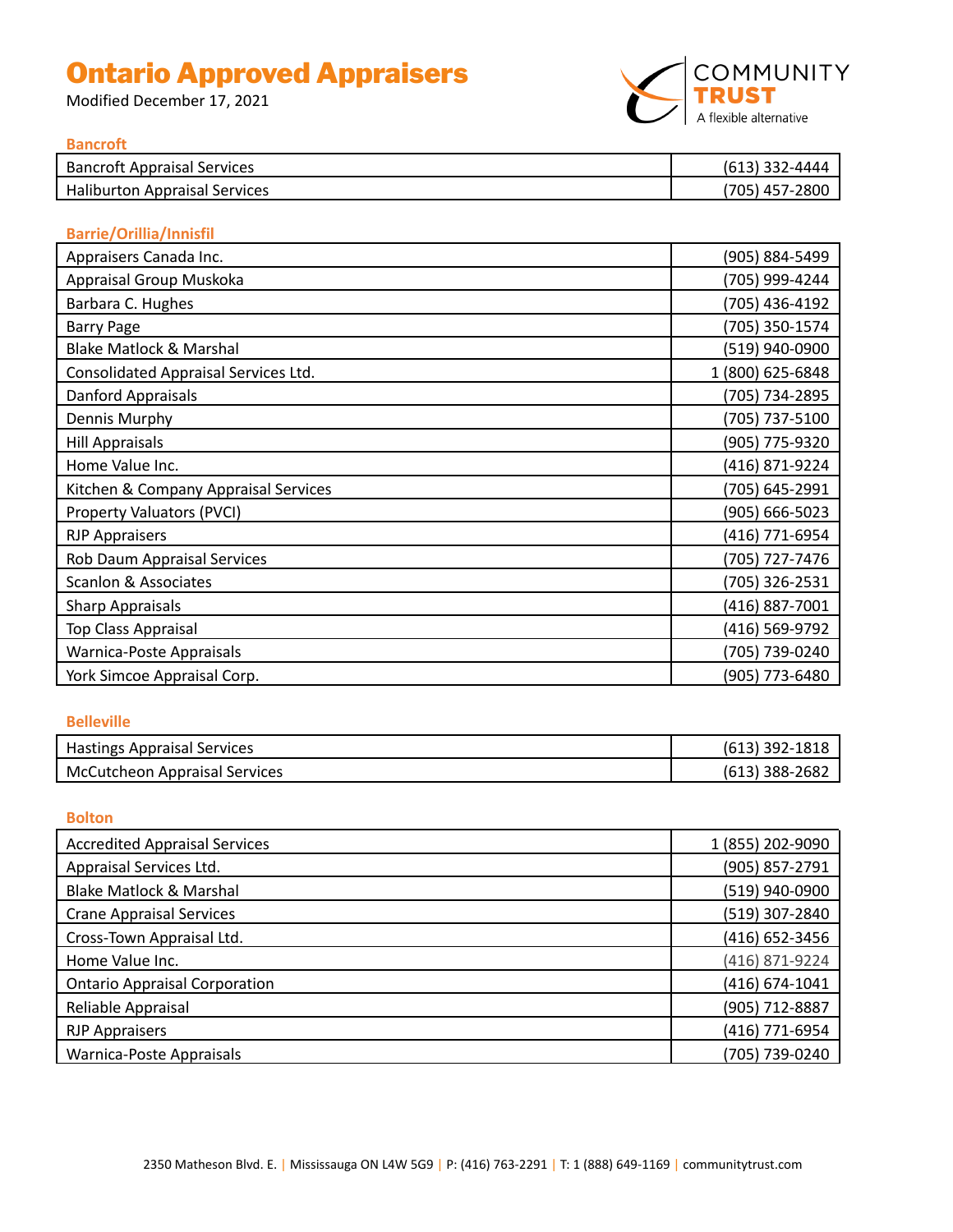#### **Brantford**

| AB Appraisal Services Inc.                | (905) 664-3189 |
|-------------------------------------------|----------------|
| <b>B C Appraisals Inc.</b>                | (519) 426-3388 |
| <b>Berk Appraisal Services</b>            | (289) 238-8621 |
| <b>Brant Residential Appraisal</b>        | (519) 753-6231 |
| Home Value Inc.                           | (416) 871-9224 |
| Humphreys Appraisal Services Inc.         | (905) 529-6530 |
| Koebel-Medlicott Real Estate & Appraisals | (519) 893-7709 |
| L.A Mirotta & Company                     | (519) 242-4172 |
| Musso Appraisals                          | (519) 741-8700 |
| Property Valuators (PVCI)                 | (905) 666-5023 |
| Real Estate Appraising & Consulting Inc.  | (519) 725-0244 |
| Real Estate Appraising and Consulting     | (519) 725-2050 |
| Schleifer & Associates                    | (519) 753-1901 |
| <b>Sprint Residential Appraisals</b>      | (519) 241-1631 |
| <b>Stanshall &amp; Associates</b>         | (519) 750-1761 |
| TM Appraisers Inc.                        | (416) 324 2939 |
| Walker & Walker Appraisal Ltd.            | (905) 639-0235 |
| <b>Merkley Appraisals</b>                 | (613) 342-5079 |

#### **B r o c k v ille**

| Alexander McMillan R.E. Appraisal Services | (613) 341-9583   |
|--------------------------------------------|------------------|
| Carty Appraisals                           | (613) 774-6195   |
| Enns MacEachern Pace Maloney               | (613) 932-1812   |
| Ron Merkley Real Estate & Appraisals Inc   | $(613)$ 342-5060 |

#### **Burlington/Oakville**

| A.L.L Appraisal Services Ltd.         | (416) 253-5045   |
|---------------------------------------|------------------|
| AB Appraisal Services Inc.            | (905) 664-3189   |
| <b>Accredited Appraisal Services</b>  | 1 (855) 202-9090 |
| Accurate (Peel) Appraisals Inc.       | (905) 632-2491   |
| <b>Antec Appraisal Group</b>          | (905) 777-1225   |
| Appear Appraisals                     | (647) 896-4265   |
| Assurance Appraisal Inc.              | (416) 471-0176   |
| Avison Young                          | (416) 955-0000   |
| <b>Berk Appraisal Services</b>        | (289) 238-8621   |
| Bona Fide Appraisals Inc.             | (905) 901-4926   |
| <b>Constant Appraisals Ltd</b>        | (905) 542-0550   |
| <b>Cornerstone Appraisal Services</b> | (905) 889-6007   |
| Coulson & Company Appraisal Ltd.      | (905) 333-3140   |
| Craig Laine Appraisals Inc.           | (416) 485-1818   |
| Cross-Town Appraisal Ltd.             | (416) 652-3456   |
| <b>Fletcher Appraisal</b>             | (905) 829-4916   |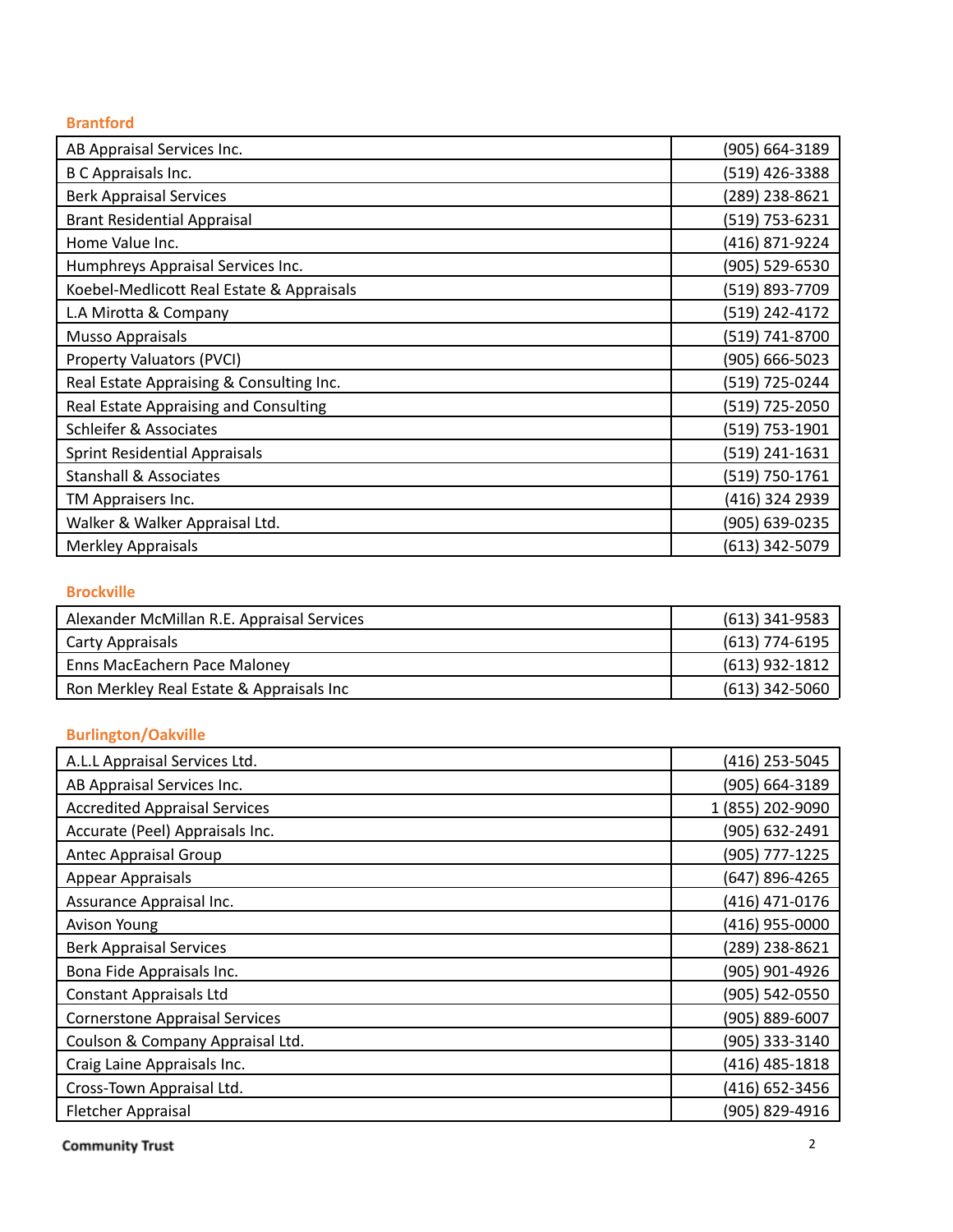# **Burlington/Oakville (cont'd)**

| Home Value Inc.                           | (416) 871-9224   |
|-------------------------------------------|------------------|
| Humphreys Appraisal Services Inc.         | (905) 529-6530   |
| Genesis Appraisals                        | (416) 292-4343   |
| iAppraise Inc.                            | 1 (888) 749-4649 |
| Janterra Rajesky                          | (905) 709-9595   |
| Koebel-Medlicott Real Estate & Appraisals | (519) 893-7709   |
| Metrowide Appraisal Services Inc.         | (905) 479-4400   |
| Musso Appraisals                          | (519) 741-8700   |
| PAC Appraisal Inc                         | (905) 281-3075   |
| Property Valuators (PVCI)                 | (905) 666-5023   |
| PV Realty Advisors                        | (647) 812-7010   |
| Real Estate Appraising & Consulting Inc.  | (519) 725-0244   |
| Real Estate Appraising and Consulting     | (519) 725-2050   |
| Reliable Appraisal                        | (905) 712-8887   |
| Schinkel Real Estate & Appraisals Inc.    | (905) 387-0100   |
| <b>Sharp Appraisals</b>                   | (416) 887-7001   |
| TM Appraisers Inc.                        | (416) 324 2939   |
| Top Class Appraisal                       | (416) 569-9792   |
| Walker & Walker Appraisal Ltd.            | (905) 639-0235   |
| Waterside Real Estate Group               | (905) 333-3321   |
| <b>Westview Appraisal Services</b>        | (905) 821-2062   |

### **Chatham-Kent**

| F.K. Mitchell Appraisals Inc.                                       | $(519)$ 966-9613   |
|---------------------------------------------------------------------|--------------------|
| Locc Real Estate & Appraisals Inc.                                  | (519) 334-5622     |
| <b>Patrol Property Services</b>                                     | (519) 683-2526     |
| Ray Bower Appraisal Services Inc./ Jeff Derochie Appraisal Services | $(519) 564 - 1703$ |

#### **Cobourg**

| <b>Hastings Appraisal Services</b> | $(613)$ 392-1818 |
|------------------------------------|------------------|
| KS Appraisal Services              | (905) 269-3937   |
| <b>TG Appraisals</b>               | $(647)$ 992-6072 |
| TM Appraisers Inc.                 | (416) 324 2939   |

# **Collingwood**

| <b>Barry Page</b>                    | (705) 350-1574   |
|--------------------------------------|------------------|
| Consolidated Appraisal Services Ltd. | 1 (800) 625-6848 |
| Danford Appraisals                   | (705) 734-2895   |
| Dennis Murphy                        | (705) 737-5100   |
| HG Appraisers Inc.                   | (705) 445-7414   |
| Rob Daum Appraisal Services          | (705) 727-7476   |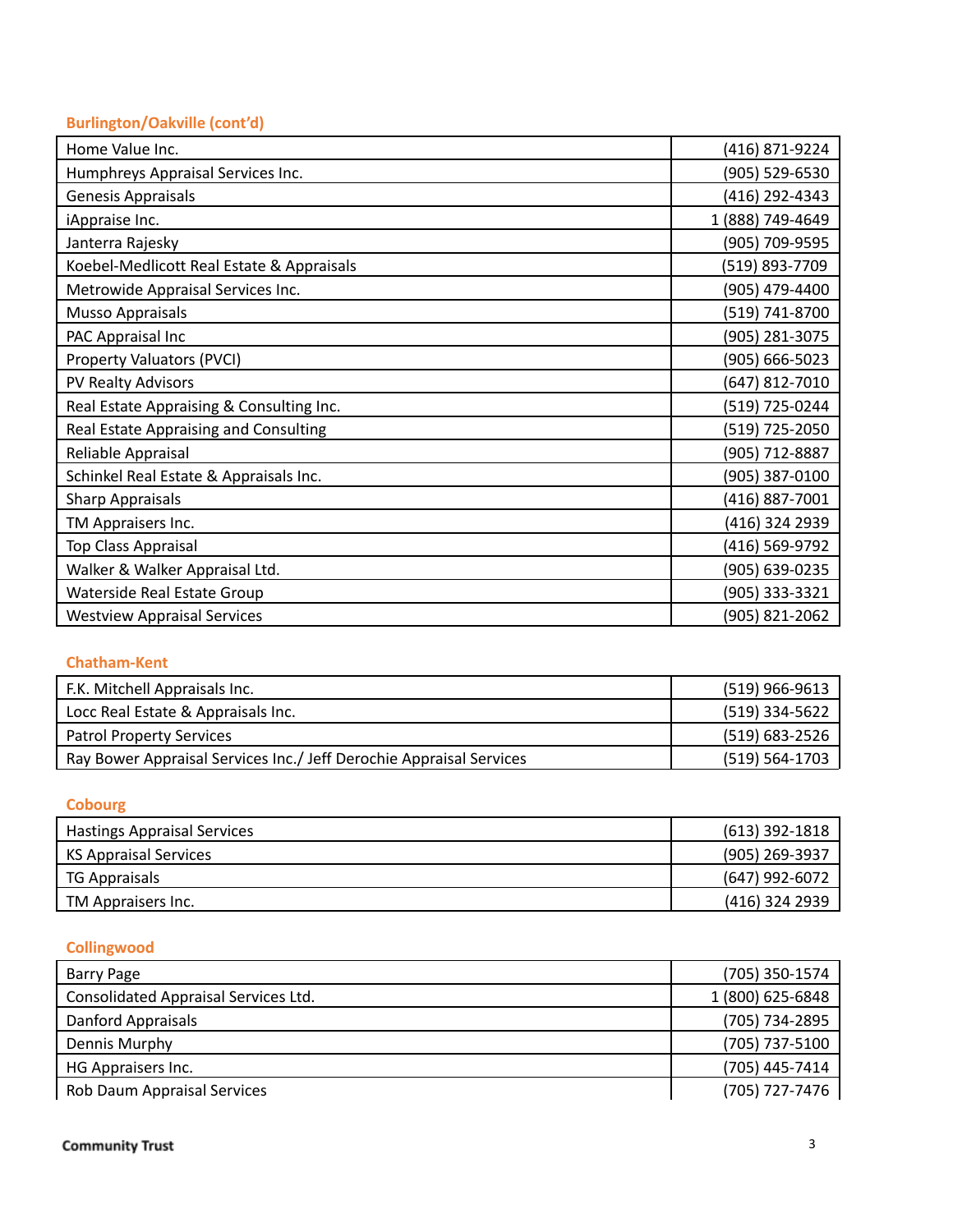#### Collingwood (cont'd)

| Stewart & Milhausen         | $\sim$ 445-2120<br>. ت ۲ |
|-----------------------------|--------------------------|
| York Simcoe Appraisal Corp. | '905)<br>773-6480        |

#### **C o r n w all**

| (613) 341-9583   |
|------------------|
| $(613)$ 774-6195 |
| $(613)$ 932-1812 |
| (613) 937-4912   |
|                  |

#### **Dryden**

| .<br>Latitude '<br>Realty<br>JU. | 10 E C<br>(807)<br>$-1 -$<br>TJJU<br>--- |
|----------------------------------|------------------------------------------|
|                                  |                                          |

#### **Durham Region**

| A.L.L. Appraisal Services Ltd.             | (416) 253-5045 |
|--------------------------------------------|----------------|
| <b>Antec Appraisal Group</b>               | (905) 777-1225 |
| <b>Appear Appraisals</b>                   | (647) 896-4265 |
| Appraisers Canada Inc.                     | (905) 884-5499 |
| Assurance Appraisal Inc.                   | (416) 471-0176 |
| <b>Avison Young</b>                        | (416) 955-0000 |
| <b>Barry Page</b>                          | (705) 350-1574 |
| Bona Fide Appraisals Inc.                  | (905) 901-4926 |
| <b>Cornerstone Appraisal Services</b>      | (905) 889-6007 |
| Craig Laine Appraisals Inc.                | (416) 485-1818 |
| Cross-Town Appraisal Ltd.                  | (416) 652-3456 |
| DRW Appraisal Inc.                         | (905) 995-3966 |
| <b>E-Valuate Appraisal Services</b>        | (647) 297-5636 |
| <b>Essential Appraisal Services Ltd.</b>   | (905) 432-7111 |
| <b>Everest Appraisal Services</b>          | (905) 686-3172 |
| <b>Genesis Appraisals</b>                  | (416) 292-4343 |
| <b>Hill Appraisals</b>                     | (905) 775-9320 |
| Home Value Inc.                            | (416) 871-9224 |
| Janterra Rajesky                           | (905) 709-9595 |
| M.K.Espie Appraisals & Consulting          | (905) 432-4636 |
| Metrowide Appraisal Services Inc.          | (905) 479-4400 |
| Mpire Real Estate Appraisers & Consultants | (416) 519-6081 |
| <b>Ontario Appraisal Corporation</b>       | (416) 674-1041 |
| <b>Premier Appraisal Services Inc</b>      | (905) 619-9523 |
| <b>Property Valuators (PVCI)</b>           | (905) 666-5023 |
| Real Property Appraisers Inc.              | (416) 761-0033 |
| Reliable Appraisal                         | (905) 712-8887 |
| <b>RJP Appraisers</b>                      | (416) 771-6954 |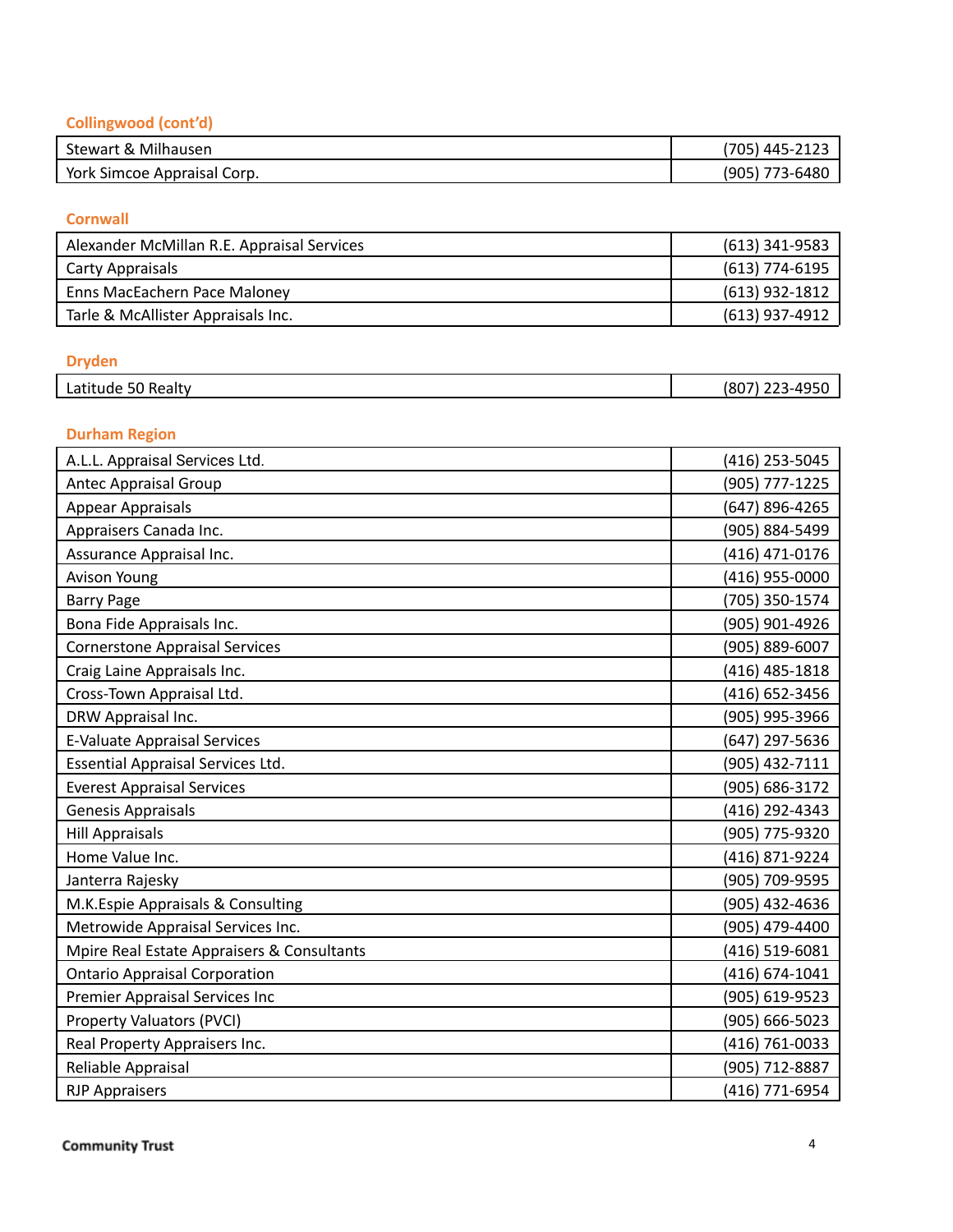#### **Durham Region (cont'd)**

| <b>Sharp Appraisals</b>     | (416) 887-7001 |
|-----------------------------|----------------|
| TG Appraisals               | (647) 992-6072 |
| TM Appraisers Inc.          | (416) 324 2939 |
| Top Class Appraisal         | (416) 569-9792 |
| York Simcoe Appraisal Corp. | (905) 773-6480 |

#### **Elliot Lake**

| Appraisals<br>shamesh.<br>Johr<br>. .<br>−. | 70۲<br>OAU<br>^4^ |
|---------------------------------------------|-------------------|
|                                             |                   |

#### **Elora/Fergus**

| Blake Matlock & Marshal                   | (519) 940-0900   |
|-------------------------------------------|------------------|
| <b>Dekker Appraisal Services</b>          | $(416)$ 571-4098 |
| Koebel-Medlicott Real Estate & Appraisals | (519) 893-7709   |
| L.A Mirotta & Company                     | (519) 242-4172   |
| Musso Appraisals                          | (519) 741-8700   |
| <b>Sprint Residential Appraisals</b>      | (519) 241-1631   |

#### **E r i n**

| <b>Accredited Appraisal Services</b>      | 1 (855) 202-9090 |
|-------------------------------------------|------------------|
| Accurate (Peel) Appraisals Inc.           | (905) 838-2490   |
| Blake Matlock & Marshal                   | (519) 940-0900   |
| Koebel-Medlicott Real Estate & Appraisals | (519) 893-7709   |
| Musso Appraisals                          | (519) 741-8700   |
| PV Realty Advisors                        | $(647)$ 812-7010 |

#### Georgina

| <b>Appear Appraisals</b>                   | (647) 896-4265   |
|--------------------------------------------|------------------|
| Assurance Appraisal Inc.                   | (416) 471-0176   |
| <b>Barry Page</b>                          | (705) 350-1574   |
| Bona Fide Appraisals Inc.                  | (905) 901-4926   |
| Consolidated Appraisal Services Ltd.       | 1 (800) 625-6848 |
| <b>Genesis Appraisals</b>                  | (416) 292-4343   |
| <b>Hill Appraisals</b>                     | (905) 775-9320   |
| Home Value Inc.                            | (416) 871-9224   |
| Mpire Real Estate Appraisers & Consultants | (416) 519-6081   |
| Property Valuators (PVCI)                  | (905) 666-5023   |
| Reliable Appraisal                         | (905) 712-8887   |
| <b>RJP Appraisers</b>                      | (416) 771-6954   |
| Real Property Appraisers Inc.              | (416) 761-0033   |
| Rob Daum Appraisal Services                | (705) 727-7476   |
| <b>Top Class Appraisal</b>                 | (416) 569-9792   |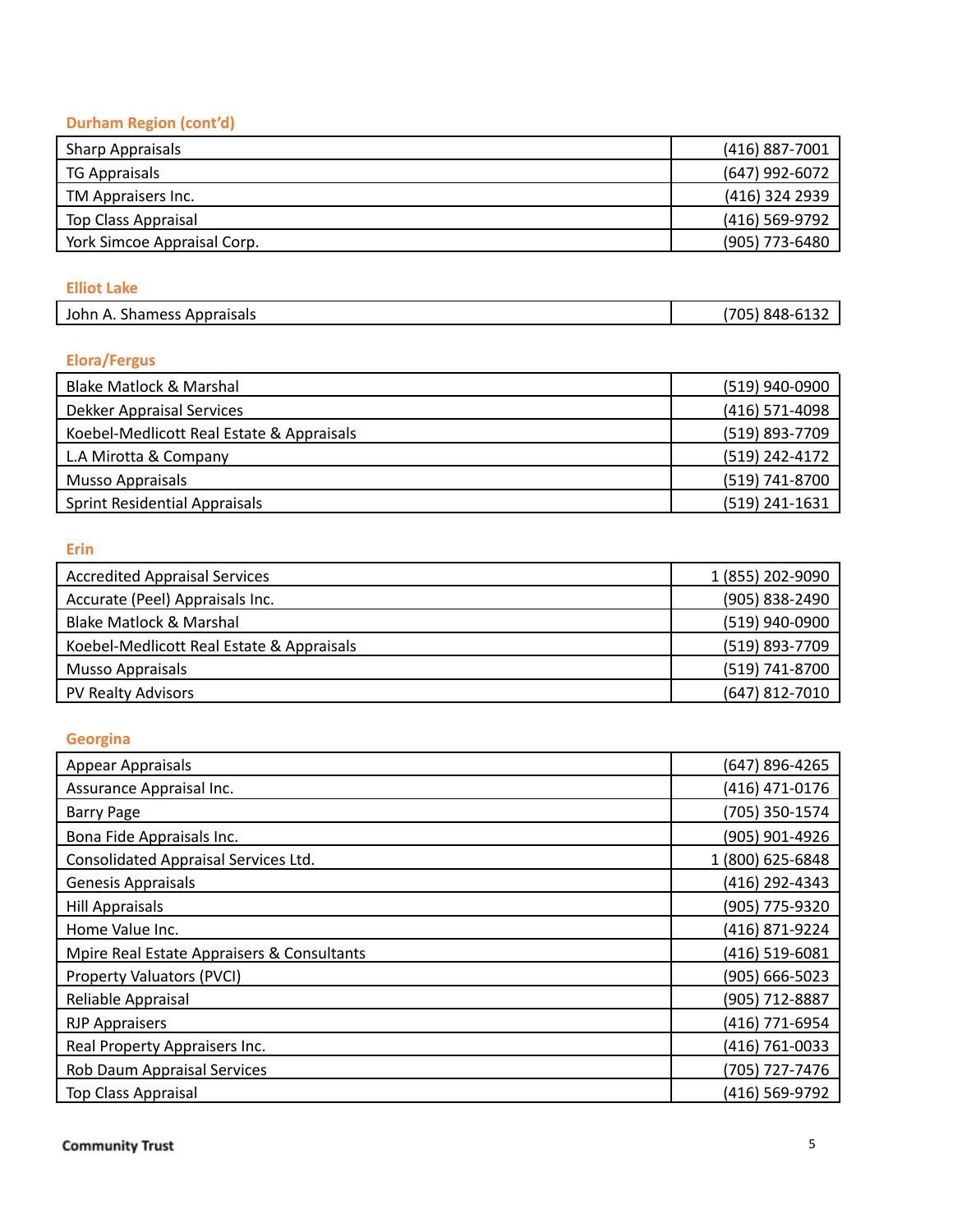| Georgina (cont'd)           |                |
|-----------------------------|----------------|
| York Simcoe Appraisal Corp. | (905) 773-6480 |

#### **Haliburton County**

| <b>Bancroft Appraisal Services</b>   | (613) 332-4444 |
|--------------------------------------|----------------|
| <b>Haliburton Appraisal Services</b> | (705) 457-2800 |
| North Muskoka Appraisals             | (705) 380-5485 |

#### **H alt o n H ills**

| A.L.L. Appraisal Services Ltd.            | (416) 253-5045   |
|-------------------------------------------|------------------|
| <b>Accredited Appraisal Services</b>      | 1 (855) 202-9090 |
| Accurate (Peel) Appraisals Inc.           | (905) 838-2490   |
| Appear Appraisals                         | (647) 896-4265   |
| Assurance Appraisal Inc.                  | (416) 471-0176   |
| <b>Blake Matlock &amp; Marshal</b>        | (519) 940-0900   |
| Bona Fide Appraisals Inc.                 | (905) 901-4926   |
| <b>Crane Appraisal Services</b>           | (519) 307-2840   |
| Cross-Town Appraisal Ltd.                 | (416) 652-3456   |
| Fletcher Appraisal                        | (905) 829-4916   |
| Genesis Appraisals                        | (416) 292-4343   |
| <b>Hendren Appraisals</b>                 | (905) 450-3307   |
| Janterra Rajesky                          | (905) 709-9595   |
| Koebel-Medlicott Real Estate & Appraisals | (519) 893-7709   |
| Musso Appraisals                          | (519) 741-8700   |
| PAC Appraisal Inc                         | (905) 281-3075   |
| PV Realty Advisors                        | (647) 812-7010   |
| Reliable Appraisal                        | (905) 712-8887   |
| TM Appraisers Inc.                        | (416) 324 2939   |
| <b>Westview Appraisal Services</b>        | (905) 821-2062   |

#### **Hamilton**

| A.L.L. Appraisal Services Ltd.       | (416) 253-5045   |
|--------------------------------------|------------------|
| AB Appraisal Services Inc.           | (905) 664-3189   |
| <b>Accredited Appraisal Services</b> | 1 (855) 202-9090 |
| Accurate (Peel) Appraisals Inc.      | (905) 632-2491   |
| <b>Antec Appraisal Group</b>         | (905) 777-1225   |
| Appear Appraisals                    | (647) 896-4265   |
| <b>Berk Appraisal Services</b>       | (289) 238-8621   |
| Bona Fide Appraisals Inc.            | (905) 901-4926   |
| Coulson & Company Appraisal Ltd.     | (905) 333-3140   |
| Home Value Inc.                      | (416) 871-9224   |
| Humphreys Appraisal Services Inc.    | (905) 529-6530   |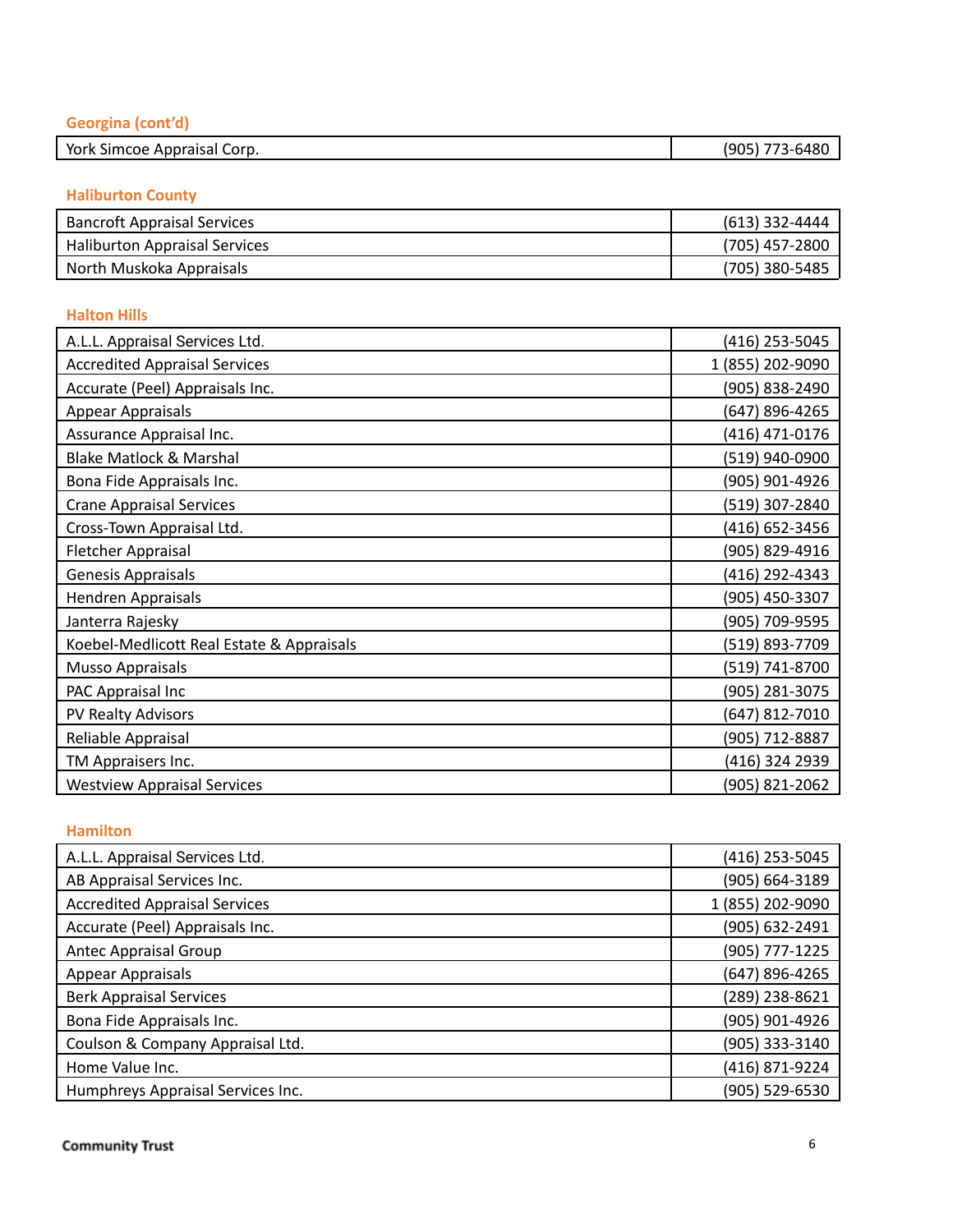#### **Hamilton (cont'd)**

| iAppraise Inc.                            | 1 (888) 749-4649 |
|-------------------------------------------|------------------|
| Koebel-Medlicott Real Estate & Appraisals | (519) 893-7709   |
| <b>Musso Appraisals</b>                   | (519) 741-8700   |
| PV Realty Advisors                        | (647) 812-7010   |
| R.W. Dyer Realty Inc.                     | (519) 653-5353   |
| Real Estate Appraising & Consulting Inc.  | (519) 725-0244   |
| Schinkel Real Estate & Appraisals Inc.    | (905) 387-0100   |
| TM Appraisers Inc.                        | (416) 324 2939   |
| Top Class Appraisal                       | (416) 569-9792   |
| Walker & Walker Appraisal Ltd.            | (905) 639-0235   |
| Waterside Real Estate Group               | (905) 333-3321   |

#### **Huron County**

| <b>Murray Appraisals</b>              | (519) 273-2671 |
|---------------------------------------|----------------|
| Real Estate Appraising and Consulting | (519) 725-2050 |

#### **K e n o r a** Landry's for Real Estate (807) 468-9871

#### **K i n g**

| <b>Accredited Appraisal Services</b>       | 1 (855) 202-9090 |
|--------------------------------------------|------------------|
| Accurate (Peel) Appraisals Inc.            | (416) 585-2490   |
| Appear Appraisals                          | (647) 896-4265   |
| Appraisal Advantage Canada Incorporated    | 1 (800) 859-4407 |
| <b>Barry Page</b>                          | (705) 350-1574   |
| Consolidated Appraisal Services Ltd.       | 1 (800) 625-6848 |
| Home Value Inc.                            | (416) 871-9224   |
| Mpire Real Estate Appraisers & Consultants | (416) 519-6081   |
| PV Realty Advisors                         | (647) 812-7010   |
| Reliable Appraisal                         | (905) 712-8887   |
| <b>RJP Appraisers</b>                      | (416) 771-6954   |
| <b>Sharp Appraisals</b>                    | (416) 887-7001   |

#### **Kingston**

| <b>Holmes Appraisals</b>             | $(613) 530-0726$   |
|--------------------------------------|--------------------|
| <b>McCutcheon Appraisal Services</b> | $(613)$ 388-2682   |
| MW Cotman & Associates               | $(613) 634 - 2223$ |
| Peter W Griesbach Appraisals         | $(613)$ 376-6826   |
| S. Rayner & Associates Ltd.          | $(613)$ 384-8921   |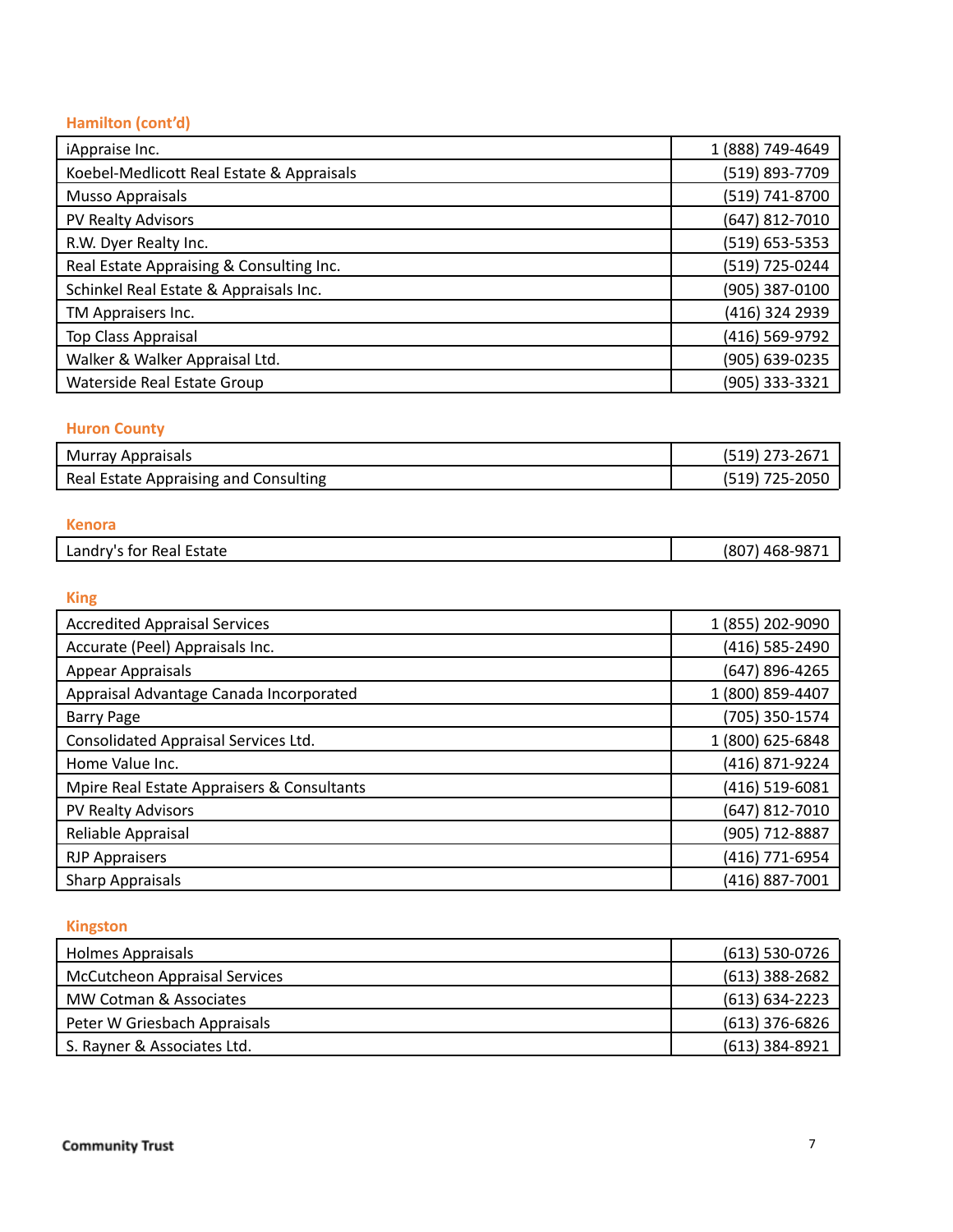#### Kitchener/Waterloo/Cambridge/Guelph

| <b>Antec Appraisal Group</b>              | (905) 777-1225 |
|-------------------------------------------|----------------|
| <b>Appear Appraisals</b>                  | (647) 896-4265 |
| <b>Avison Young</b>                       | (226) 366-9090 |
| Bellai & Associates Appraisal Services    | (519) 821-7859 |
| <b>Blake Matlock &amp; Marshal</b>        | (519) 940-0900 |
| <b>Dekker Appraisal Services</b>          | (416) 571-4098 |
| Home Value Inc.                           | (416) 871-9224 |
| Koebel-Medlicott Real Estate & Appraisals | (519) 893-7709 |
| L.A Mirotta & Company                     | (519) 242-4172 |
| M Machel & Associates Ltd.                | (519) 578-5444 |
| <b>Musso Appraisals</b>                   | (519) 741-8700 |
| Otto & Company                            | (519) 432-2232 |
| Precise Real Estate Appraising Inc.       | (519) 221-2224 |
| Property Valuators (PVCI)                 | (905) 666-5023 |
| R.W. Dyer Realty Inc.                     | (519) 653-5353 |
| Real Estate Appraising & Consulting Inc.  | (519) 725-0244 |
| Real Estate Appraising and Consulting     | (519) 725-2050 |
| S.W. Irvine & Associates                  | (519) 763-5956 |
| <b>Sprint Residential Appraisals</b>      | (519) 241-1631 |
| TM Appraisers Inc.                        | (416) 324 2939 |
| Top Class Appraisal                       | (416) 569-9792 |

#### **Lindsay**

| Antec Appraisal Group                | (905) 777-1225   |
|--------------------------------------|------------------|
| <b>Barry Page</b>                    | (705) 350-1574   |
| Consolidated Appraisal Services Ltd. | 1 (800) 625-6848 |
| Kawartha Lakes Appraisal Inc.        | (705) 328-1399   |
| <b>Haliburton Appraisal Services</b> | (705) 457-2800   |
| Harvey Dawe Realty Ltd.              | (705) 324-9488   |
| Top Class Appraisal                  | (416) 569-9792   |

#### **London**

| Avison Young                                  | (226) 366-9090 |
|-----------------------------------------------|----------------|
| Kennedy Appraisals                            | (519) 227-2092 |
| Koebel-Medlicott Real Estate & Appraisals     | (519) 893-7709 |
| McIver Group                                  | (519) 673-0000 |
| Moir Luft Real Estate Appraisal Services Ltd. | (519) 769-1234 |
| <b>Musso Appraisals</b>                       | (519) 741-8700 |
| Otto & Company                                | (519) 432-2232 |
| Progressive Appraisal Services Inc.           | (519) 461-9468 |
| Real Estate Appraising and Consulting         | (519) 725-2050 |
| RJ Lyons                                      | (519) 672-0485 |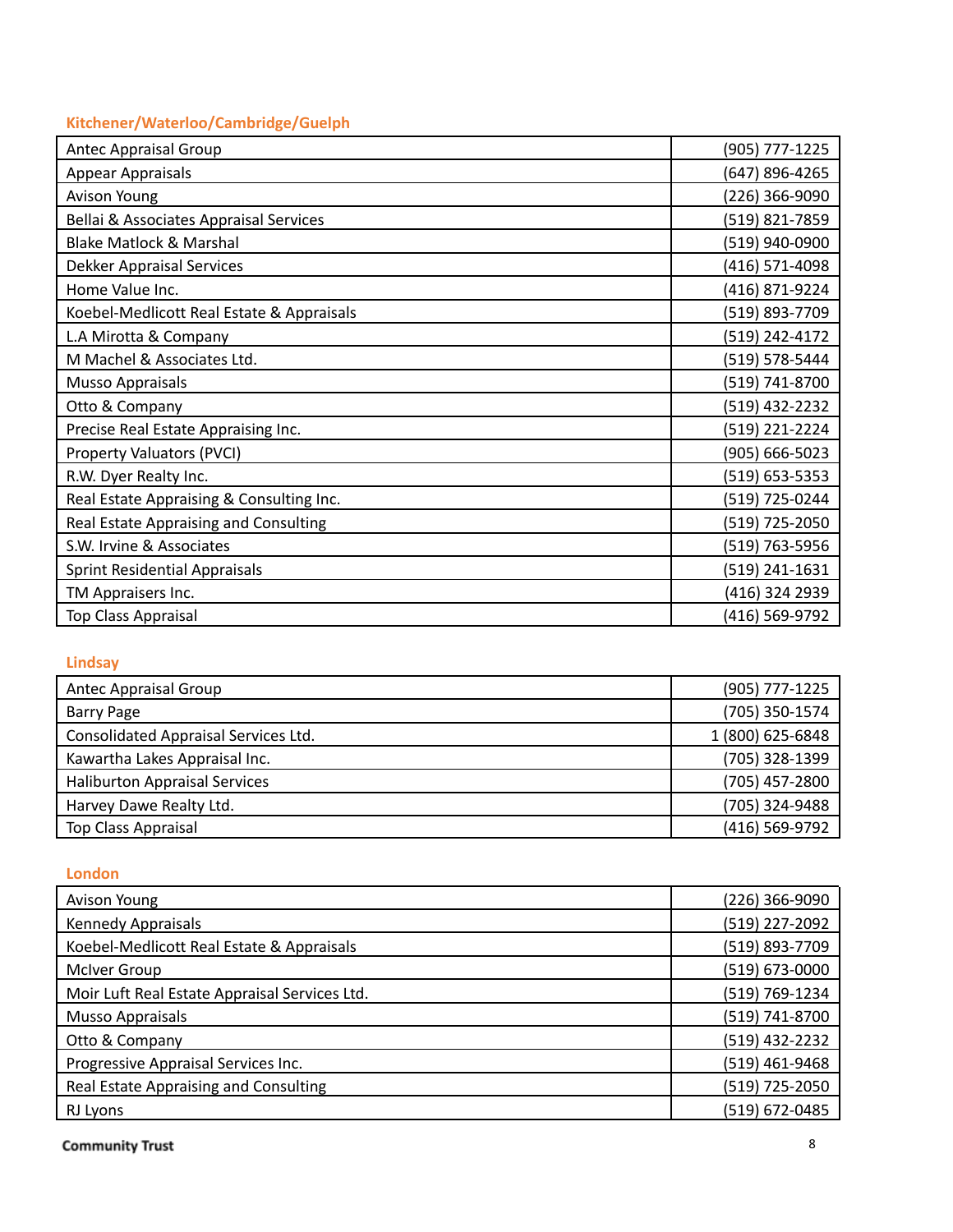#### London (cont'd)

| Rob Daum Appraisal Services | (705) 727-7476   |
|-----------------------------|------------------|
| Talbot Appraisal Services   | $(519)$ 633-9150 |
| TM Appraisers Inc.          | (416) 324-2939   |

#### **Markham/Richmond Hill**

| A.L.L. Appraisal Services Ltd.             | (416) 253-5045     |
|--------------------------------------------|--------------------|
| <b>Accredited Appraisal Services</b>       | 1 (855) 202-9090   |
| Advance Appraisals Inc.                    | (416) 805-0851     |
| <b>Antec Appraisal Group</b>               | (905) 777-1225     |
| Appraisal Advantage Canada Incorporated    | 1 (800) 859-4407   |
| Appraisal Source Canada Inc                | (416) 297-1699     |
| Appraisers Canada Inc.                     | (905) 884-5499     |
| Assurance Appraisal Inc.                   | (416) 471-0176     |
| <b>Avison Young</b>                        | (416) 955-0000     |
| <b>Barry Page</b>                          | (705) 350-1574     |
| Bona Fide Appraisals Inc.                  | (905) 901-4926     |
| Consolidated Appraisal Services Ltd.       | 1 (800) 625-6848   |
| <b>Cornerstone Appraisal Services</b>      | (905) 889-6007     |
| Craig Laine Appraisals Inc.                | (416) 485-1818     |
| Cross-Town Appraisal Ltd.                  | (416) 652-3456     |
| DRW Appraisal Inc.                         | (905) 995-3966     |
| <b>E-Valuate Appraisal Services</b>        | (647) 297-5636     |
| <b>Genesis Appraisals</b>                  | (416) 292-4343     |
| Home Value Inc.                            | (416) 871-9224     |
| Janterra Rajesky                           | (905) 709-9595     |
| Metrowide Appraisal Services Inc.          | (905) 479-4400     |
| Mpire Real Estate Appraisers & Consultants | (416) 519-6081     |
| <b>Ontario Appraisal Corporation</b>       | $(416) 674 - 1041$ |
| PAC Appraisal Inc                          | (905) 281-3075     |
| <b>Property Valuators (PVCI)</b>           | $(905) 666 - 5023$ |
| Real Property Appraisers Inc.              | (416) 761-0033     |
| Reliable Appraisal                         | (905) 712-8887     |
| <b>RJP Appraisers</b>                      | (416) 771-6954     |
| <b>Sharp Appraisals</b>                    | (416) 887-7001     |
| Simon & Associates Ltd.                    | (416) 398-1234     |
| TM Appraisers Inc.                         | (416) 324 2939     |
| Top Class Appraisal                        | (416) 569-9792     |
| York Simcoe Appraisal Corp.                | (905) 773-6480     |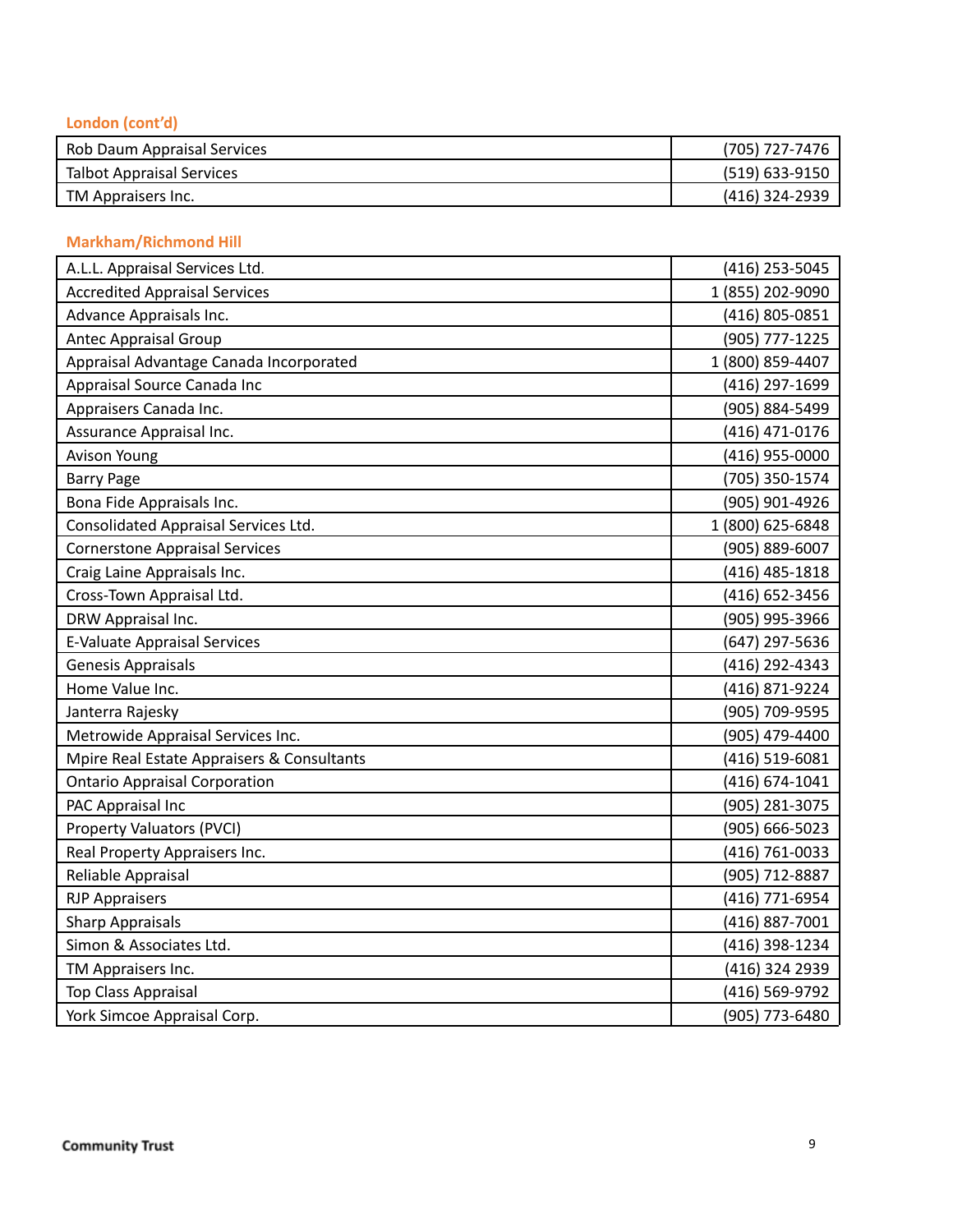**Midland** 

| Barry Page                  | (705) 350-1574 |
|-----------------------------|----------------|
| Blake Matlock & Marshal     | (519) 940-0900 |
| Danford Appraisals          | (705) 734-2895 |
| <b>RJP Appraisers</b>       | (416) 771-6954 |
| York Simcoe Appraisal Corp. | (905) 773-6480 |

#### **Milton**

| A.L.L. Appraisal Services Ltd.            | (416) 253-5045   |
|-------------------------------------------|------------------|
| <b>Accredited Appraisal Services</b>      | 1 (855) 202-9090 |
| Accurate (Peel) Appraisals Inc.           | (905) 838-2490   |
| <b>Appear Appraisals</b>                  | (647) 896-4265   |
| <b>Blake Matlock &amp; Marshal</b>        | (519) 940-0900   |
| Bona Fide Appraisals Inc.                 | (905) 901-4926   |
| <b>Constant Appraisals Ltd</b>            | (905) 542-0550   |
| Coulson & Company Appraisal Ltd.          | (905) 333-3140   |
| Craig Laine Appraisals Inc.               | (416) 485-1818   |
| Cross-Town Appraisal Ltd.                 | (416) 652-3456   |
| Fletcher Appraisal                        | (905) 829-4916   |
| <b>Genesis Appraisals</b>                 | (416) 292-4343   |
| Home Value Inc.                           | (416) 871-9224   |
| iAppraise Inc.                            | 1 (888) 749-4649 |
| Koebel-Medlicott Real Estate & Appraisals | (519) 893-7709   |
| <b>Musso Appraisals</b>                   | (519) 741-8700   |
| PAC Appraisal Inc                         | (905) 281-3075   |
| <b>Property Valuators (PVCI)</b>          | (905) 666-5023   |
| PV Realty Advisors                        | (647) 812-7010   |
| Reliable Appraisal                        | (905) 712-8887   |
| <b>Sharp Appraisals</b>                   | (416) 887-7001   |
| TM Appraisers Inc.                        | (416) 324 2939   |
| Top Class Appraisal                       | (416) 569-9792   |
| Walker & Walker Appraisal Ltd.            | (905) 639-0235   |
| Waterside Real Estate Group               | (905) 333-3321   |
| <b>Westview Appraisal Services</b>        | (905) 821-2062   |

#### **Muskoka**

| Appraisal Group Muskoka  | (705) 999-4244 |
|--------------------------|----------------|
| Barry Page               | (705) 350-1574 |
| North Muskoka Appraisals | (705) 380-5485 |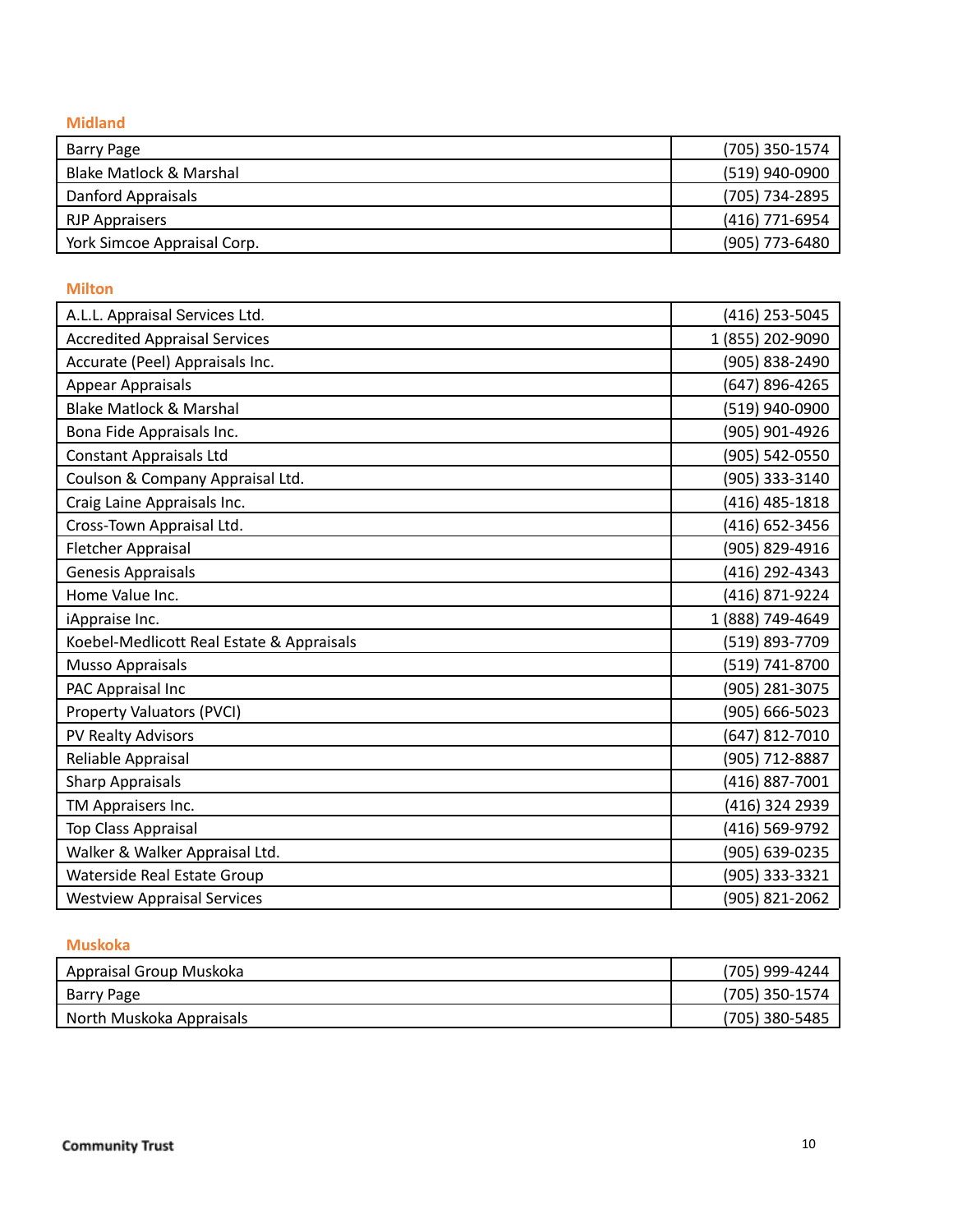#### **New Tecumseth**

| <b>Barry Page</b>                    | (705) 350-1574   |
|--------------------------------------|------------------|
| Consolidated Appraisal Services Ltd. | 1 (800) 625-6848 |
| Cross-Town Appraisal Ltd.            | (416) 652-3456   |
| Danford Appraisals                   | (705) 734-2895   |
| <b>Hill Appraisals</b>               | (905) 775-9320   |
| Home Value Inc.                      | (416) 871-9224   |
| Property Valuators (PVCI)            | (905) 666-5023   |
| Reliable Appraisal                   | (905) 712-8887   |
| <b>Sharp Appraisals</b>              | (416) 887-7001   |
| Warnica-Poste Appraisals             | (705) 739-0240   |
| York Simcoe Appraisal Corp.          | (905) 773-6480   |

#### **Newmarket/Aurora**

| A.L.L. Appraisal Services Ltd.             | (416) 253-5045   |
|--------------------------------------------|------------------|
| <b>Accredited Appraisal Services</b>       | 1 (855) 202-9090 |
| <b>Antec Appraisal Group</b>               | (905) 777-1225   |
| <b>Appear Appraisals</b>                   | (647) 896-4265   |
| Appraisal Advantage Canada Incorporated    | 1 (800) 859-4407 |
| Appraisers Canada Inc.                     | (905) 884-5499   |
| Assurance Appraisal Inc.                   | (416) 471-0176   |
| <b>Avison Young</b>                        | (416) 955-0000   |
| <b>Barry Page</b>                          | (705) 350-1574   |
| <b>Blake Matlock &amp; Marshal</b>         | (519) 940-0900   |
| Bona Fide Appraisals Inc.                  | (905) 901-4926   |
| Consolidated Appraisal Services Ltd.       | 1 (800) 625-6848 |
| <b>Cornerstone Appraisal Services</b>      | (905) 889-6007   |
| Cross-Town Appraisal Ltd.                  | (416) 652-3456   |
| <b>Danford Appraisals</b>                  | (705) 734-2895   |
| <b>E-Valuate Appraisal Services</b>        | (647) 297-5636   |
| Genesis Appraisals                         | (416) 292-4343   |
| <b>Hill Appraisals</b>                     | (905) 775-9320   |
| Home Value Inc.                            | (416) 871-9224   |
| Janterra Rajesky                           | (905) 709-9595   |
| Metrowide Appraisal Services Inc.          | (905) 479-4400   |
| Mpire Real Estate Appraisers & Consultants | (416) 519-6081   |
| <b>Ontario Appraisal Corporation</b>       | (416) 674-1041   |
| PAC Appraisal Inc                          | (905) 281-3075   |
| Property Valuators (PVCI)                  | (905) 666-5023   |
| Real Property Appraisers Inc.              | (416) 761-0033   |
| Reliable Appraisal                         | (905) 712-8887   |
| <b>RJP Appraisers</b>                      | (416) 771-6954   |
| <b>Sharp Appraisals</b>                    | (416) 887-7001   |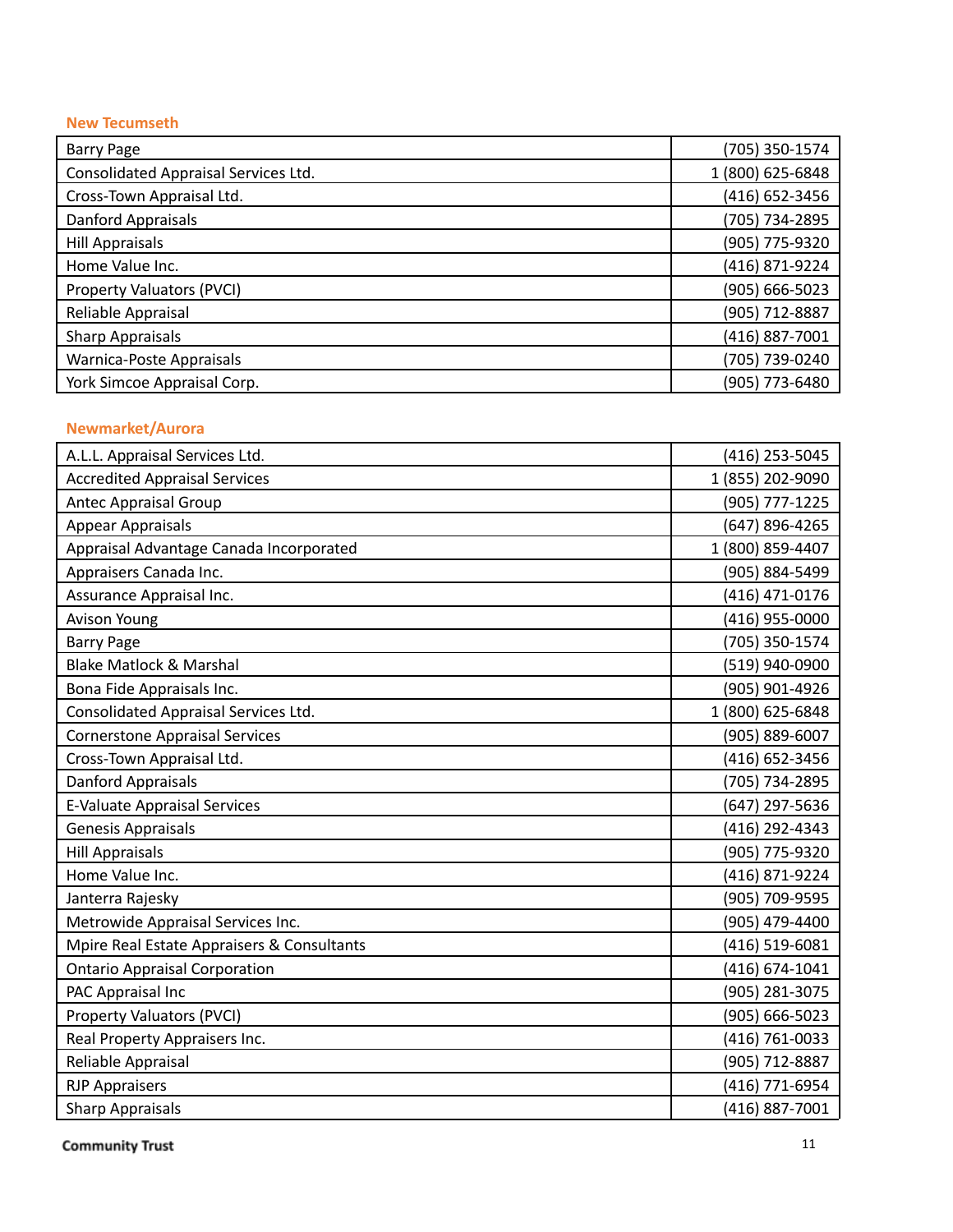#### Newmarket/Aurora (cont'd)

| TM Appraisers Inc.          | (416) 324 2939   |
|-----------------------------|------------------|
| Top Class Appraisal         | (416) 569-9792   |
| York Simcoe Appraisal Corp. | $(905)$ 773-6480 |

#### **Niagara Region**

| AB Appraisal Services Inc.                      | (905) 664-3189   |
|-------------------------------------------------|------------------|
| <b>Antec Appraisal Group</b>                    | (905) 777-1225   |
| Appear Appraisals                               | (647) 896-4265   |
| Appraisals Niagara                              | (905) 357-7187   |
| Benvenuti and Associates Real Estate Appraisers | (905) 262-6370   |
| <b>Berk Appraisal Services</b>                  | (289) 238-8621   |
| Craig Laine Appraisals Inc.                     | $(416)$ 485-1818 |
| Home Value Inc.                                 | (416) 871-9224   |
| Humphreys Appraisal Services Inc.               | (905) 529-6530   |
| Johnson Pietz Realty Consulting                 | (905) 892-0611   |
| Musso Appraisals                                | (519) 741-8700   |
| <b>Regional Appraisals</b>                      | (905) 356-6646   |
| <b>Ridley &amp; Associates</b>                  | (905) 685-8827   |
| The Appraisal Company                           | (905) 329-0197   |

#### **North Bay**

| Morland<br>d Real Estate Appraisals Ltd. | 705<br>-3508<br>$174 - 3$<br>51 ZL |
|------------------------------------------|------------------------------------|
| Steele &                                 | 995-3                              |
| Associates                               | '705,                              |

#### **Orangeville**

| <b>Accredited Appraisal Services</b> | 1 (855) 202-9090 |
|--------------------------------------|------------------|
| Accurate (Peel) Appraisals Inc.      | (905) 838-2490   |
| <b>Blake Matlock &amp; Marshal</b>   | (519) 940-0900   |
| Consolidated Appraisal Services Ltd. | 1 (800) 625-6848 |
| <b>Crane Appraisal Services</b>      | (519) 307-2840   |
| Cross-Town Appraisal Ltd.            | (416) 652-3456   |
| Dekker Appraisal Services            | (416) 571-4098   |
| Home Value Inc.                      | (416) 871-9224   |
| <b>Musso Appraisals</b>              | (519) 741-8700   |
| Property Valuators (PVCI)            | (905) 666-5023   |
| PV Realty Advisors                   | (647) 812-7010   |
| Reliable Appraisal                   | (905) 712-8887   |
| Rob Daum Appraisal Services          | (705) 727-7476   |
| <b>Sharp Appraisals</b>              | (416) 887-7001   |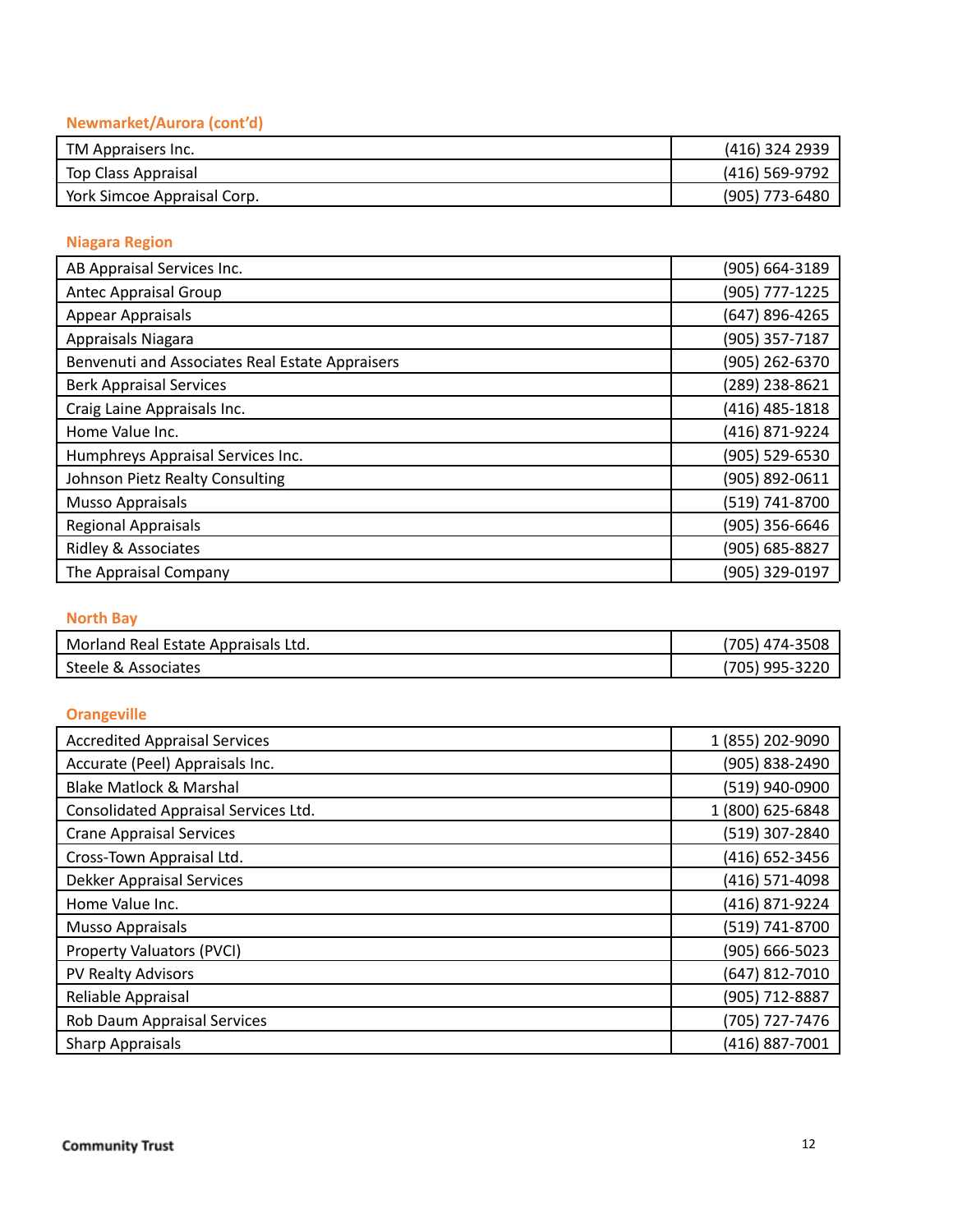#### **O t t a w a**

| <b>Affiliated Property Group</b>          | (613) 728-3991     |
|-------------------------------------------|--------------------|
| <b>Carty Appraisals</b>                   | $(613)$ 774-6195   |
| Gwilym Real Estate Appraisal Services Ltd | (613) 724-3832     |
| Home Value Inc.                           | (416) 871-9224     |
| Independent Appraisal Corp.               | $(613) 564 - 8282$ |
| Juteau Johnson Comba Inc.                 | (613) 738-2426     |
| LeBreton Appraisal Services               | (613) 761-9969     |
| North Broadfoot Gribbon Inc.              | $(613)$ 727-2677   |
| Rivington Appraisers Inc.                 | $(613)$ 267-6800   |
| Romain M Appraisal Services               | $(613)$ 277-1598   |
| TM Appraisers Inc.                        | (416) 324-2939     |
| <b>Top Class Appraisal</b>                | (416) 569-9792     |

#### **Owen Sound**

| Dekker Appraisal Services  | 1-4098<br>(416) 57 |
|----------------------------|--------------------|
| Ron Hopper Real Estate Ltd | ונטו               |

#### **Oxford County**

| B C Appraisals Inc.                   | (519) 426-3388 |
|---------------------------------------|----------------|
| Jack Graves Realty Ltd                | (519) 842-9001 |
| <b>McIver Group</b>                   | (519) 673-0000 |
| <b>Murray Appraisals</b>              | (519) 273-2671 |
| Musso Appraisals                      | (519) 741-8700 |
| Real Estate Appraising and Consulting | (519) 725-2050 |
| <b>Sprint Residential Appraisals</b>  | (519) 241-1631 |
| Sutherland & Associates               | (519) 421-2572 |
| <b>Talbot Appraisal Services</b>      | (519) 633-9150 |

# **Peel Region**

| A.L.L. Appraisal Services Ltd.          | (416) 253-5045   |
|-----------------------------------------|------------------|
| <b>Accredited Appraisal Services</b>    | 1 (855) 202-9090 |
| Accurate (Peel) Appraisals Inc.         | (905) 838-2490   |
| Appear Appraisals                       | (647) 896-4265   |
| Appraisal Advantage Canada Incorporated | 1 (800) 859-4407 |
| Appraisers Canada Inc.                  | (905) 884-5499   |
| Assurance Appraisal Inc.                | (416) 471-0176   |
| <b>Avison Young</b>                     | (416) 955-0000   |
| <b>Blake Matlock &amp; Marshal</b>      | (519) 940-0900   |
| Bona Fide Appraisals Inc.               | (905) 901-4926   |
| Consolidated Appraisal Services Ltd.    | 1 (800) 625-6848 |
| <b>Constant Appraisals Ltd</b>          | (905) 542-0550   |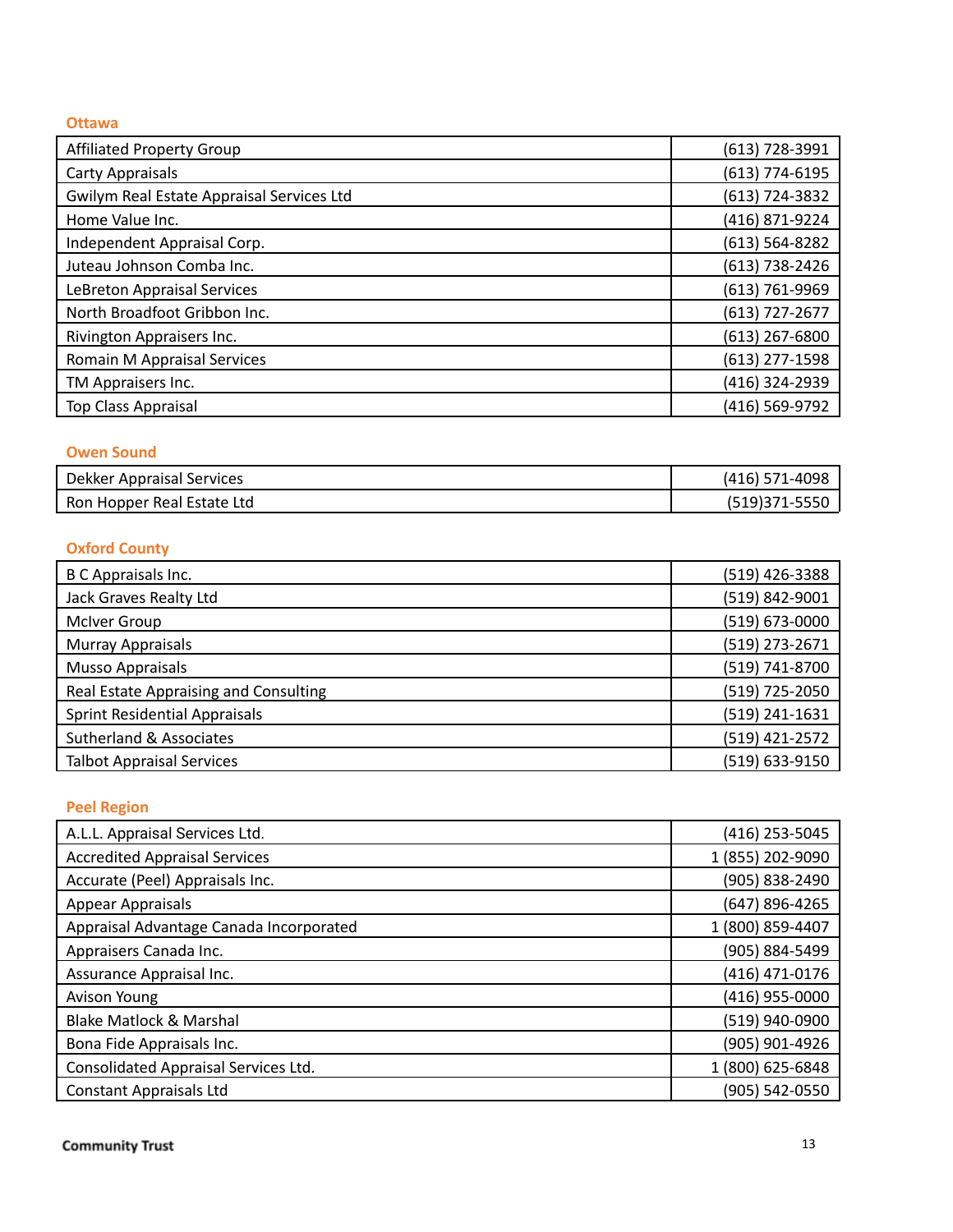#### Peel Region (cont'd)

| <b>Cornerstone Appraisal Services</b>      | (905) 889-6007 |
|--------------------------------------------|----------------|
| Craig Laine Appraisals Inc.                | (416) 485-1818 |
| <b>Crane Appraisal Services</b>            | (519) 307-2840 |
| Cross-Town Appraisal Ltd.                  | (416) 652-3456 |
| Fletcher Appraisal                         | (905) 829-4916 |
| Genesis Appraisals                         | (416) 292-4343 |
| Hendren Appraisals                         | (905) 450-3307 |
| Home Value Inc.                            | (416) 871-9224 |
| Janterra Rajesky                           | (905) 709-9595 |
| Metrowide Appraisal Services Inc.          | (905) 479-4400 |
| Mpire Real Estate Appraisers & Consultants | (416) 519-6081 |
| <b>Musso Appraisals</b>                    | (519) 741-8700 |
| <b>Ontario Appraisal Corporation</b>       | (416) 674-1041 |
| PAC Appraisal Inc                          | (905) 281-3075 |
| <b>Property Valuators (PVCI)</b>           | (905) 666-5023 |
| PV Realty Advisors                         | (647) 812-7010 |
| Real Property Appraisers Inc.              | (416) 761-0033 |
| Reliable Appraisal                         | (905) 712-8887 |
| <b>Sharp Appraisals</b>                    | (416) 887-7001 |
| Real Property Appraisers Inc.              | (416) 761-0033 |
| Reliable Appraisal                         | (905) 712-8887 |
| <b>Sharp Appraisals</b>                    | (416) 887-7001 |
| TM Appraisers Inc.                         | (416) 324 2939 |
| Top Class Appraisal                        | (416) 569-9792 |
| <b>Westview Appraisal Services</b>         | (905) 821-2062 |
| York Simcoe Appraisal Corp.                | (905) 773-6480 |

#### **Pembroke**

| Adele Kelly Appraisers       | $(613)$ 735-3185 |
|------------------------------|------------------|
| Rivington's of Pembroke Inc. | $(613)$ 735-4627 |

#### **P e r t h**

| Alexander McMillan R.E. Appraisal Services | (613) 341-9583 |
|--------------------------------------------|----------------|
|--------------------------------------------|----------------|

#### **Peterborough**

| Antec Appraisal Group            | (905) 777-1225     |
|----------------------------------|--------------------|
| <b>Baayen and Associates</b>     | (705) 745-7777     |
| Home Value Inc.                  | (416) 871-9224     |
| <b>KS Appraisal Services</b>     | (905) 269-3937     |
| <b>Property Valuators (PVCI)</b> | $(905) 666 - 5023$ |
| <b>TG Appraisals</b>             | (647) 992-6072     |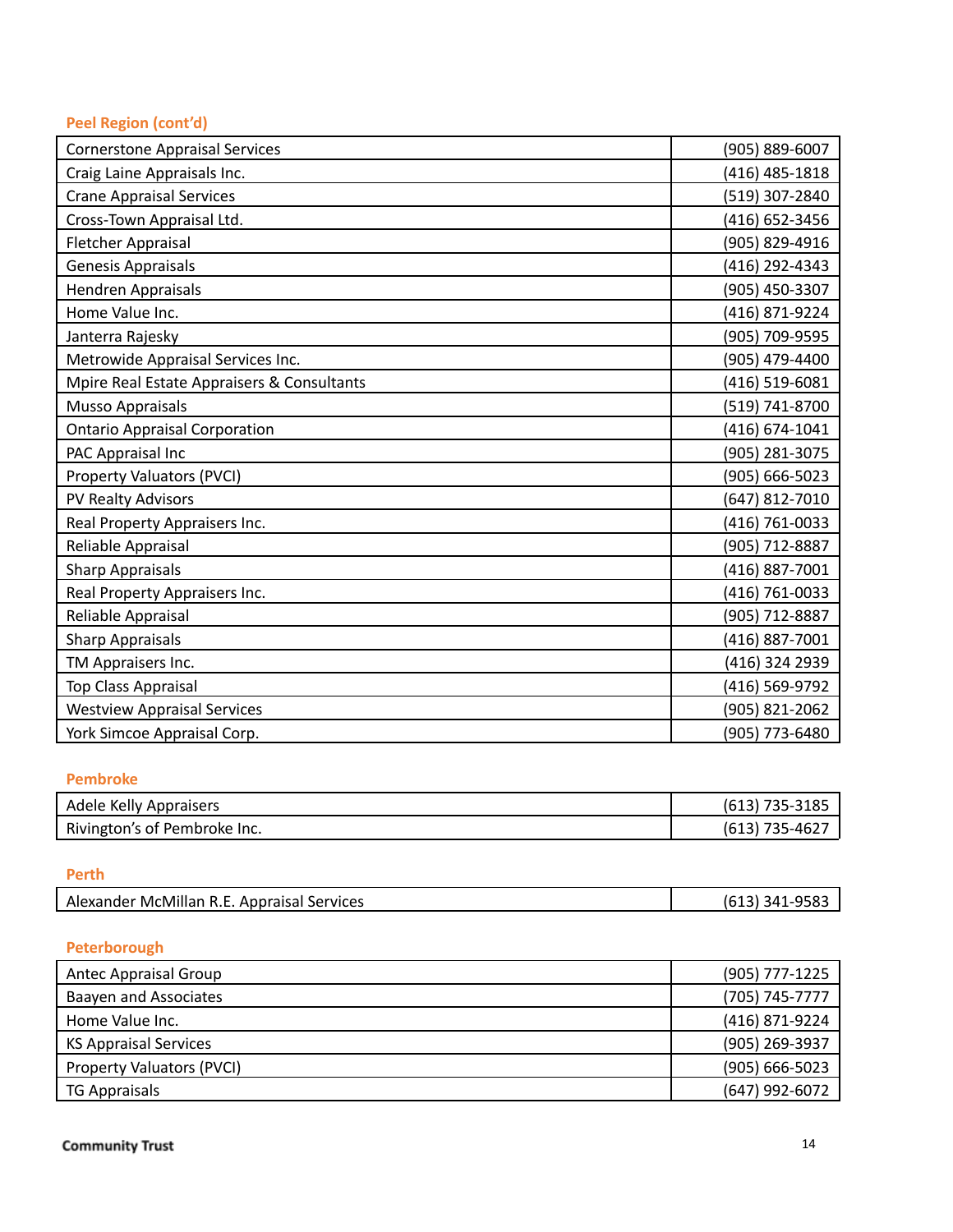# **Peterborough (cont'd)**

| TM Appraisers Inc.      | (416) 324 2939     |
|-------------------------|--------------------|
| Top Class Appraisal     | (416) 569-9792     |
| Williamson & Associates | $(705) 750 - 1125$ |

#### **Sarnia**

| Barrons Real Estate Appraisals  | $(519) 542 - 1533$ |
|---------------------------------|--------------------|
| F.K. Mitchell Appraisals Inc.   | $(519)$ 966-9613   |
| Locc Realty & Appraisals Inc.   | (519) 344-5622     |
| <b>Patrol Property Services</b> | $(519) 683 - 2526$ |
| Otto & Company                  | (519) 432-2232     |

#### **Sault Ste. Marie**

| <b>McComb Appraisal Services</b>       | '705) 946-2696 |
|----------------------------------------|----------------|
| Shields Appraisals and Consulting Ltd. | (705) 542-8830 |

#### **Simcoe**

| <b>Antec Appraisal Group</b>          | (905) 777-1225   |
|---------------------------------------|------------------|
| Appraisers Canada Inc.                | (905) 884-5499   |
| B C Appraisals Inc.                   | (519) 426-3388   |
| Consolidated Appraisal Services Ltd.  | 1 (800) 625-6848 |
| Home Value Inc.                       | (416) 871-9224   |
| Humphreys Appraisal Services Inc.     | (905) 529-6530   |
| <b>Musso Appraisals</b>               | (519) 741-8700   |
| Property Valuators (PVCI)             | (905) 666-5023   |
| Real Estate Appraising and Consulting | (519) 725-2050   |

#### **Stratford**

| <b>Dekker Appraisal Services</b>          | (416) 571-4098 |
|-------------------------------------------|----------------|
| Kahle Appraisals                          | (519) 273-5707 |
| Koebel-Medlicott Real Estate & Appraisals | (519) 893-7709 |
| Musso Appraisals                          | (519) 741-8700 |
| Murray Appraisals                         | (519) 273-2671 |
| Real Estate Appraising and Consulting     | (519) 725-2050 |
| Sprint Residential Appraisals             | (519) 241-1631 |

# **Sudbury**

| Appraisals by C & G Inc                 | $(705)$ 522-7213 |
|-----------------------------------------|------------------|
| Appraisals North Realty Inc.            | (705) 688-9300   |
| Charles Bell Real Estate Appraisal Ltd. | (705) 671-2355   |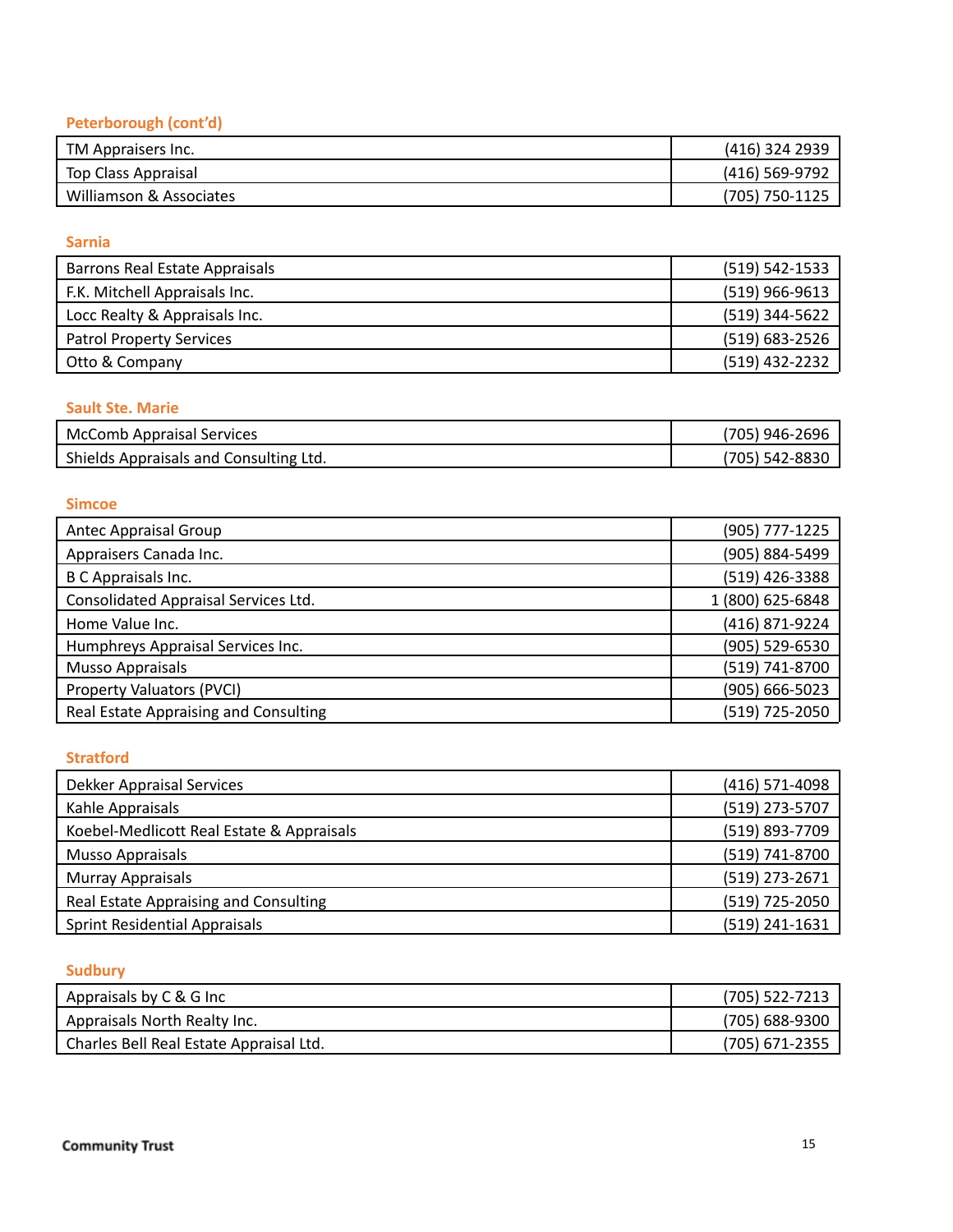**T i m m in s**

| Northern Ontario Appraisal Ltd. | 268-6600<br>(705)<br>ັ |
|---------------------------------|------------------------|
| Steele &                        | 995-3220               |
| . Associates                    | <b>001</b>             |

#### **hunder** bay

| Appraisal Group<br>Bav<br>Thunder | (807<br>d4-669°, د ا                                |
|-----------------------------------|-----------------------------------------------------|
| Steele &<br>Associates            | 995-3220<br>(705)<br><u>         v ,          v</u> |

#### **Toronto**

| A.L.L. Appraisal Services Ltd.             | (416) 253-5045   |
|--------------------------------------------|------------------|
| <b>Accredited Appraisal Services</b>       | 1 (855) 202-9090 |
| Accurate (Peel) Appraisals Inc.            | (416) 585-2490   |
| All Realty Consultants                     | (416) 630-5800   |
| <b>Antec Appraisal Group</b>               | (905) 777-1225   |
| Appraisal 2000                             | (416) 749-0008   |
| Appraisal Advantage Canada Incorporated    | 1 (800) 859-4407 |
| Appraisers Canada Inc.                     | (905) 884-5499   |
| Assurance Appraisal Inc.                   | (416) 471-0176   |
| <b>Avison Young</b>                        | (416) 955-0000   |
| Bona Fide Appraisals Inc.                  | (905) 901-4926   |
| Canadian Home Appraisals Inc.              | (416) 438-2200   |
| <b>Cornerstone Appraisal Services</b>      | (905) 889-6007   |
| Craig Laine Appraisals Inc.                | (416) 485-1818   |
| Cross-Town Appraisal Ltd.                  | (416) 652-3456   |
| Di Tosto Appraisal Services                | (416) 226-0517   |
| <b>E-Valuate Appraisal Services</b>        | (647) 297-5636   |
| Genesis Appraisals                         | (416) 292-4343   |
| Home Value Inc.                            | (416) 871-9224   |
| Janterra Rajesky                           | (905) 709-9595   |
| Metrowide Appraisal Services Inc.          | (905) 479-4400   |
| Mpire Real Estate Appraisers & Consultants | (416) 519-6081   |
| <b>Ontario Appraisal Corporation</b>       | (416) 674-1041   |
| PAC Appraisal Inc                          | (905) 281-3075   |
| <b>Property Valuators (PVCI)</b>           | (905) 666-5023   |
| PV Realty Advisors                         | (647) 812-7010   |
| Real Property Appraisers Inc.              | (416) 761-0033   |
| Reliable Appraisal                         | (905) 712-8887   |
| <b>RJP Appraisers</b>                      | (416) 771-6954   |
| <b>Sharp Appraisals</b>                    | (416) 887-7001   |
| Simon & Associates Ltd.                    | (416) 398-1234   |
| <b>TG Appraisals</b>                       | (647) 992-6072   |
| TM Appraisers Inc.                         | (416) 324 2939   |
| <b>Top Class Appraisal</b>                 | (416) 569-9792   |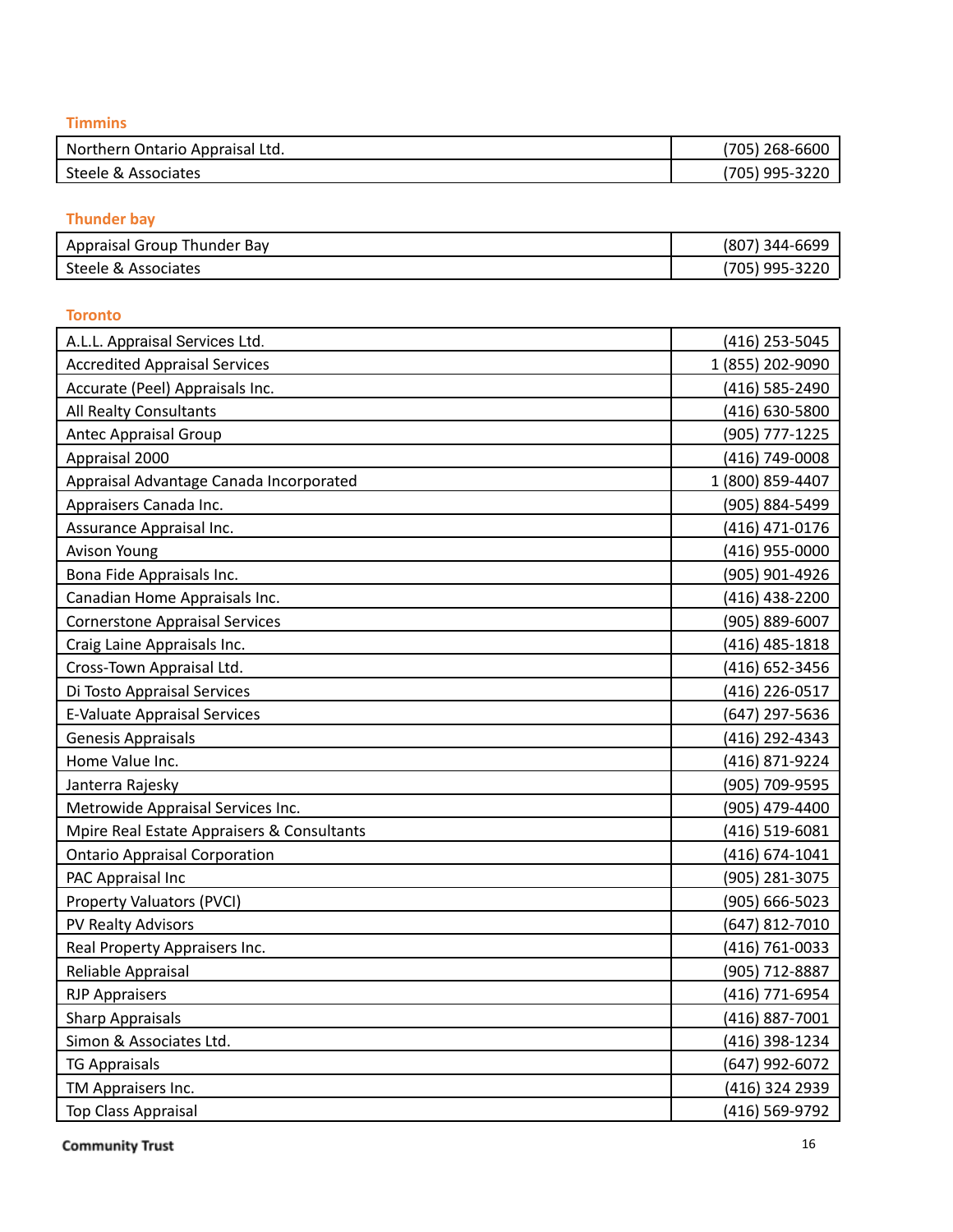| York Simcoe Appraisal Corp.          | (905) 773-6480   |
|--------------------------------------|------------------|
| <b>Trenton</b>                       |                  |
| <b>Hastings Appraisal Services</b>   | $(613)$ 392-1818 |
| <b>McCutcheon Appraisal Services</b> | $(613)$ 388-2682 |
| <b>Prince Edward Appraisals</b>      | $(613)$ 476-6832 |

#### **Vaughan**

| A.L.L. Appraisal Services Ltd.             | (416) 253-5045   |
|--------------------------------------------|------------------|
| <b>Accredited Appraisal Services</b>       | 1 (855) 202-9090 |
| Accurate (Peel) Appraisals Inc.            | (416) 585-2490   |
| <b>Antec Appraisal Group</b>               | (905) 777-1225   |
| <b>Appear Appraisals</b>                   | (647) 896-4265   |
| Appraisers Canada Inc.                     | (905) 884-5499   |
| Appraisal Advantage Canada Incorporated    | 1 (800) 859-4407 |
| Assurance Appraisal Inc.                   | (416) 471-0176   |
| <b>Avison Young</b>                        | (416) 955-0000   |
| <b>Barry Page</b>                          | (705) 350-1574   |
| Bona Fide Appraisals Inc.                  | (905) 901-4926   |
| Consolidated Appraisal Services Ltd.       | 1 (800) 625-6848 |
| <b>Cornerstone Appraisal Services</b>      | (905) 889-6007   |
| Craig Laine Appraisals Inc.                | (416) 485-1818   |
| Cross-Town Appraisal Ltd.                  | (416) 652-3456   |
| Genesis Appraisals                         | (416) 292-4343   |
| Home Value Inc.                            | (416) 871-9224   |
| Janterra Rajesky                           | (905) 709-9595   |
| Metrowide Appraisal Services Inc.          | (905) 479-4400   |
| Mpire Real Estate Appraisers & Consultants | (416) 519-6081   |
| <b>Ontario Appraisal Corporation</b>       | (416) 674-1041   |
| PAC Appraisal Inc                          | (905) 281-3075   |
| <b>Property Valuators (PVCI)</b>           | (905) 666-5023   |
| PV Realty Advisors                         | (647) 812-7010   |
| Real Property Appraisers Inc.              | (416) 761-0033   |
| Reliable Appraisal                         | (905) 712-8887   |
| <b>RJP Appraisers</b>                      | (416) 771-6954   |
| <b>Sharp Appraisals</b>                    | (416) 887-7001   |
| Simon & Associates Ltd.                    | (416) 398-1234   |
| TM Appraisers Inc.                         | (416) 324 2939   |
| <b>Top Class Appraisal</b>                 | (416) 569-9792   |
| <b>Westview Appraisal Services</b>         | (905) 821-2062   |
| York Simcoe Appraisal Corp.                | (905) 773-6480   |